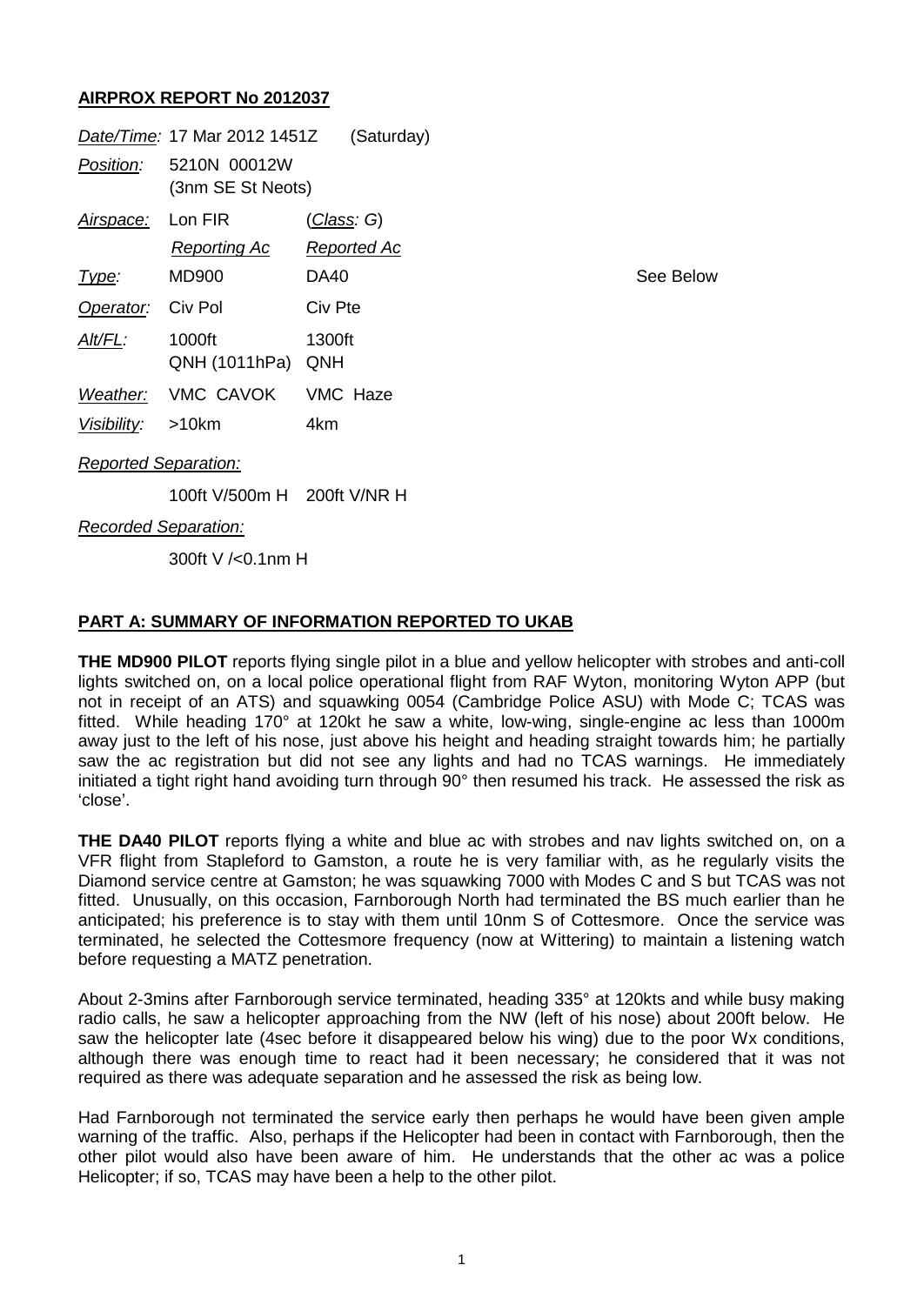**ATSI** reports that an Airprox was reported by the pilot of a MD900 helicopter which came into proximity with a Diamond Star (DA40) in the vicinity of St. Neots.

The DA40 was on a VFR flight from Stapleford Abbotts to Gamston and maintaining a listening watch on the Cottesmore frequency prior to contacting the unit for a MATZ clearance. The MD900 was VFR on an Operational flight over Cambridgeshire and not in receipt of an ATS.

Meteorological Information for Cambridge Airport (approximately 13nm E of the incident):

METAR EGSC 171450Z 20006KT 160V240 9999 FEW010 BKN038 10/09 Q1010=

Between 1436 and 1449 the DA40 was in receipt of a BS from Farnborough LARS (North). During this period the ac flew in a general NW'ly direction from its aerodrome of departure at an alt of 1100ft (London QNH 1011 hPa).

At 1448:50 the Farnborough LARS controller informed the DA40, "*...you're leaving Farnborough surveillance coverage shortly squawk 7000 suggest a freecall to London Information on 124.6"*. At 1449:00 the pilot replied, "*Squawk 7000 and 124.6."* The Radar replay showed that service termination was co-incident with the notified boundary of Farnborough LARS (North) area of service provision. The DA40's SSR code changed to 7000 at 1449:23 and at that time it was at an alt of 1100ft (London QNH), 6nm SSE of the MD900. The MD900 was on a S'ly track depicted on radar replay at an altitude of approximately 900ft (London QNH). Both ac were in Class G uncontrolled airspace.

The distance between the two ac continued to decrease as each remained in the other's 12 o'clock on reciprocal tracks as shown below. Note: SSR code 0054 is considered unvalidated and unverified.



At 1450:56 the position indication symbols of the ac merged on the radar replay with the MD900 at altitude 900ft and the DA40 at altitude 1200ft (as shown below).